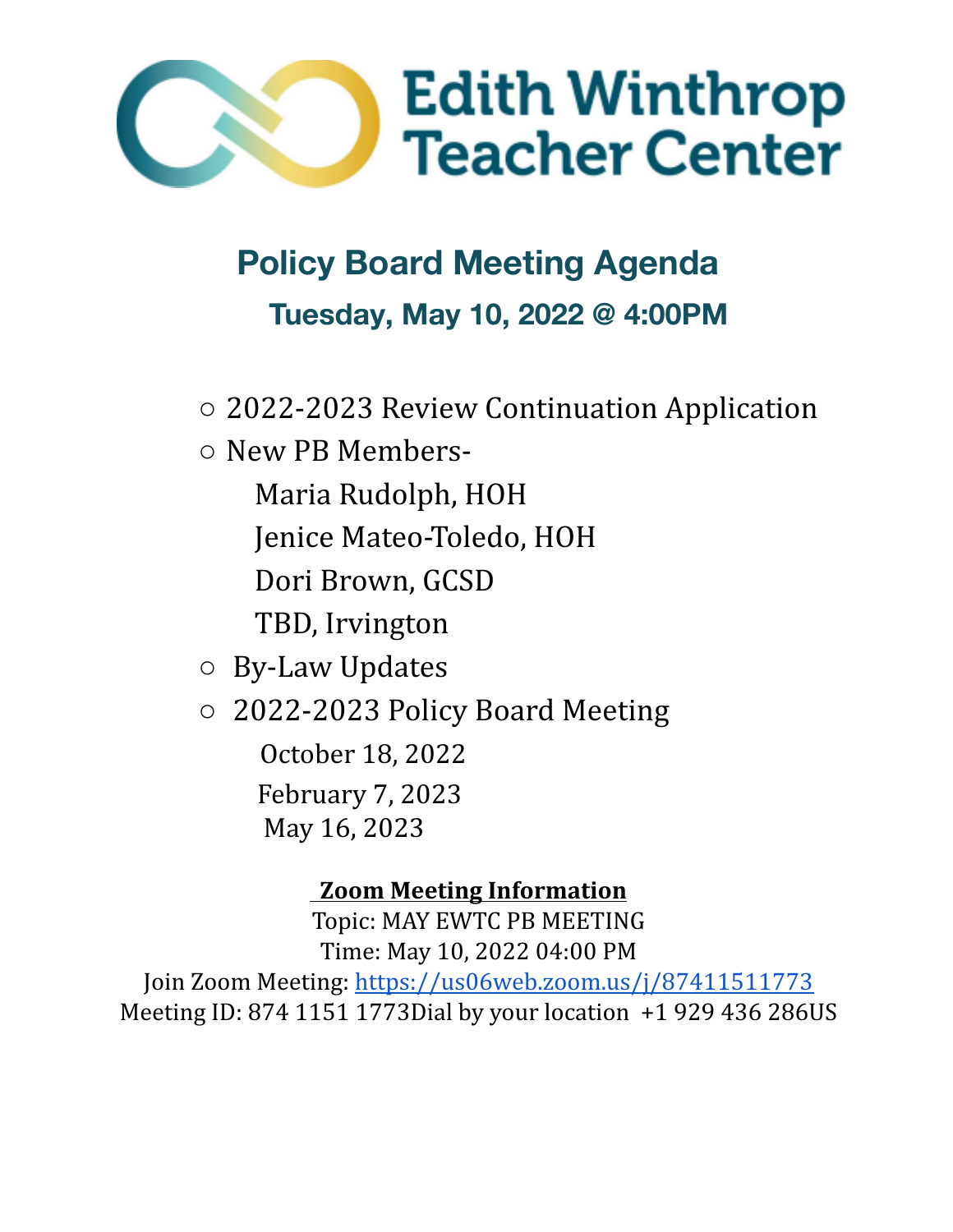

**Present:** Sheila Ahern, Michelle Yang-Kaczmarek, Maureen Lindner, Kristie Martinez, Christine Metrinko, Carlos Ramirez, Randi Shaw, Bettina Spargo, Katherine Tovar

# **Non Voting Members:** Lori D'Andrea. Susan Farrell, Theresa Gallucci

**Members Absent**: Jessica Bauer, Jeannemarie Cregan, Cheryl Joseph, Megan Lasky, Elizabth Pineda, Jaclyn Warren, Shelley Wepner

# **Quorum:** Yes

Meeting called to order at 4:05 pm by Lori D'Andrea

#### **Introduction:**

Lori D'Andrea welcomed and thanked everyone for attending the meeting. She shared the names of the three new Policy Board Members for the upcoming school year, two from Hastings-on-the-Hudson UFSD and one from the Greenburgh CSD. She will update the board with any other possible members.

#### **Proposed Teacher Center Grant and Budget**

Good news for Teacher Centers - the statewide program and our local grant received a 50% increase for the 2022-23 fiscal year. The EW Teacher Center budget for the upcoming school year will be \$112,455 - up from \$74,963.

The Continuation Application Grant was shared and discussed with all members. Susan reviewed the FS-10 form with the members, line by line (code by code), and answered all budget related questions. At the conclusion of the presentation, a motion was made by Kristie Martinez to approve the Continuation Application Grant along with the proposed budget as outlined below. The motion was seconded by Bettina Spargo and was approved by all voting members.

# **Proposed Budget**

Code 15 - \$36,250; Code 16 - \$5,700; Code 40 - \$49,825; Code 45 - \$3,543; Code 46 - \$995; Code 80 - \$12,762; Code 90 - \$3,380

In addition to the NYS TC Grant, the Center continues to receive an annual contribution from our districts and unions to design customized programs tailored to each districts' needs.